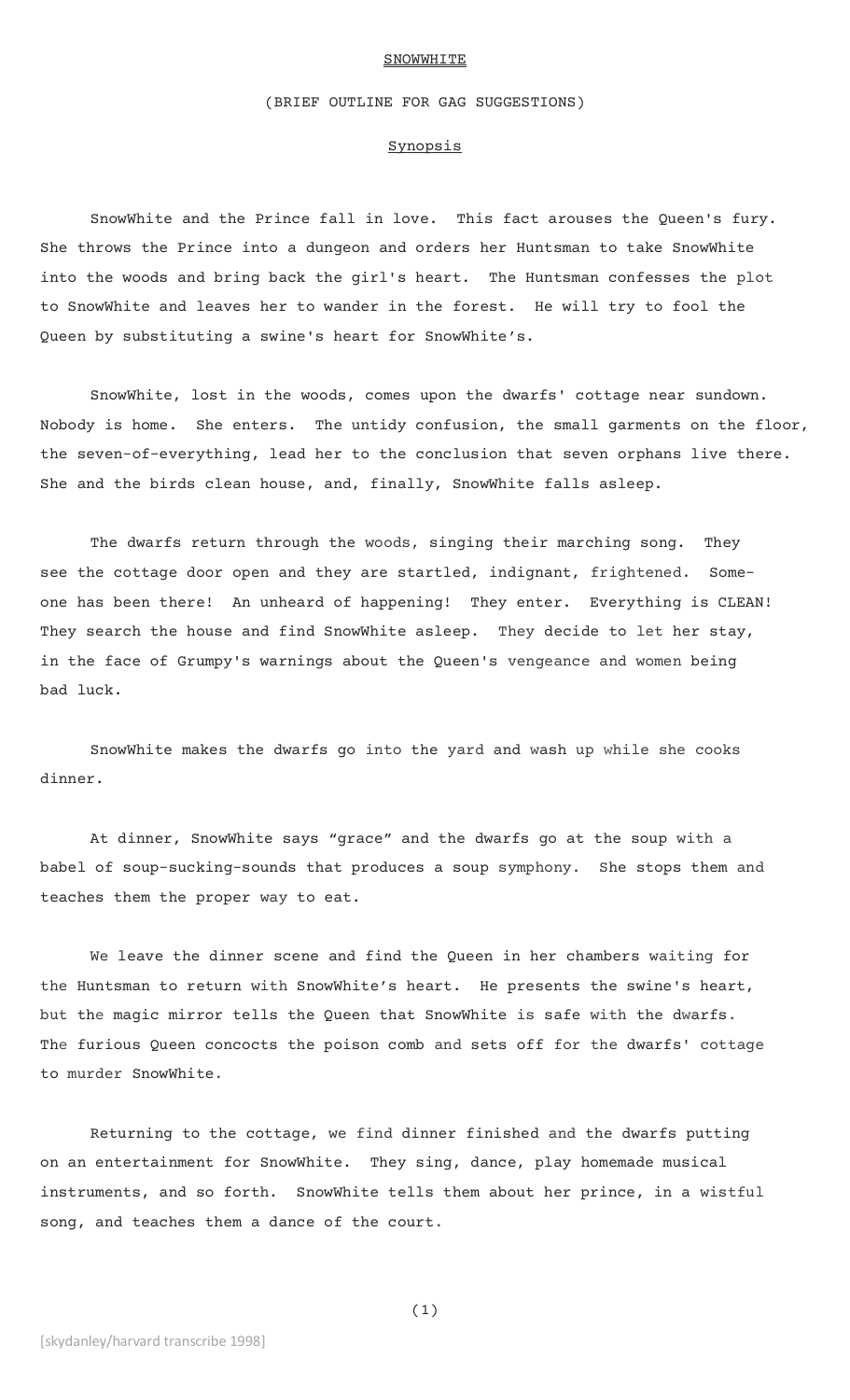Bedtime ends the entertainment. The dwarfs curtain off a corner for SnowWhite and put several of their beds together to make her one big one. The dwarfs curl up wherever they can. Before saying "Goodnight," SnowWhite makes the dwarfs kneel while she says a prayer.

Next morning, the dwarfs leave for the mine, but in the woods they decide they will take a day off and make SnowWhite a bed. With the help of the birds and animals, they make the bed, mattress, and comforter from the materials at hand in the forest.

While the dwarfs are making the bed, the Queen, disguised as a plump, jolly peddler, arrives at the cottage. While combing the snarls out of SnowWhite's hair, she sticks the poison comb into the girl's scalp and runs off.

The dwarfs, having finished the bed, put it on their shoulders and march home to surprise SnowWhite. They find her apparently dead. One of them finally finds the comb in her head and she revives when it is removed. They warn her against admitting strangers in the future and suspect that the peddler was either the Queen in disguise or one of her agents.

The Queen returns to the palace and is furious when the magic mirror again tells her that her schemes have failed and that SnowWhite lives. She breaks the mirror and goes to her laboratory to concoct the poison apple. Her book of magic tells her that the poison apple never fails. It produces a sleepingliving-death so that its victims are buried alive. She taunts the Prince with the horrid details of her murderous scheme and, changing herself into a hag-like apple peddler, again sets out for the dwarfs' cottage.

No sooner has she left, than the Prince escapes from his dungeon and sets out after the Queen. The escape is contrived by birds who lure the guard away from the cell door, pick the keys from his pocket, and open the cell door. The Prince fights his way out of the palace and, mounting his horse, dashes off in hopes of killing the Queen before she kills SnowWhite. He loses the Queen's trail and, not knowing where SnowWhite is, will search the forest and countryside in vain, for months to come.

The dwarfs are at the mine when the Queen again arrives at the cottage of the dwarfs. The dwarfs don't understand the warnings for some time, but, finally, one of them gets the idea, and they dash to the rescue, riding deer, swinging from tree to tree like monkeys, and so forth.

(2)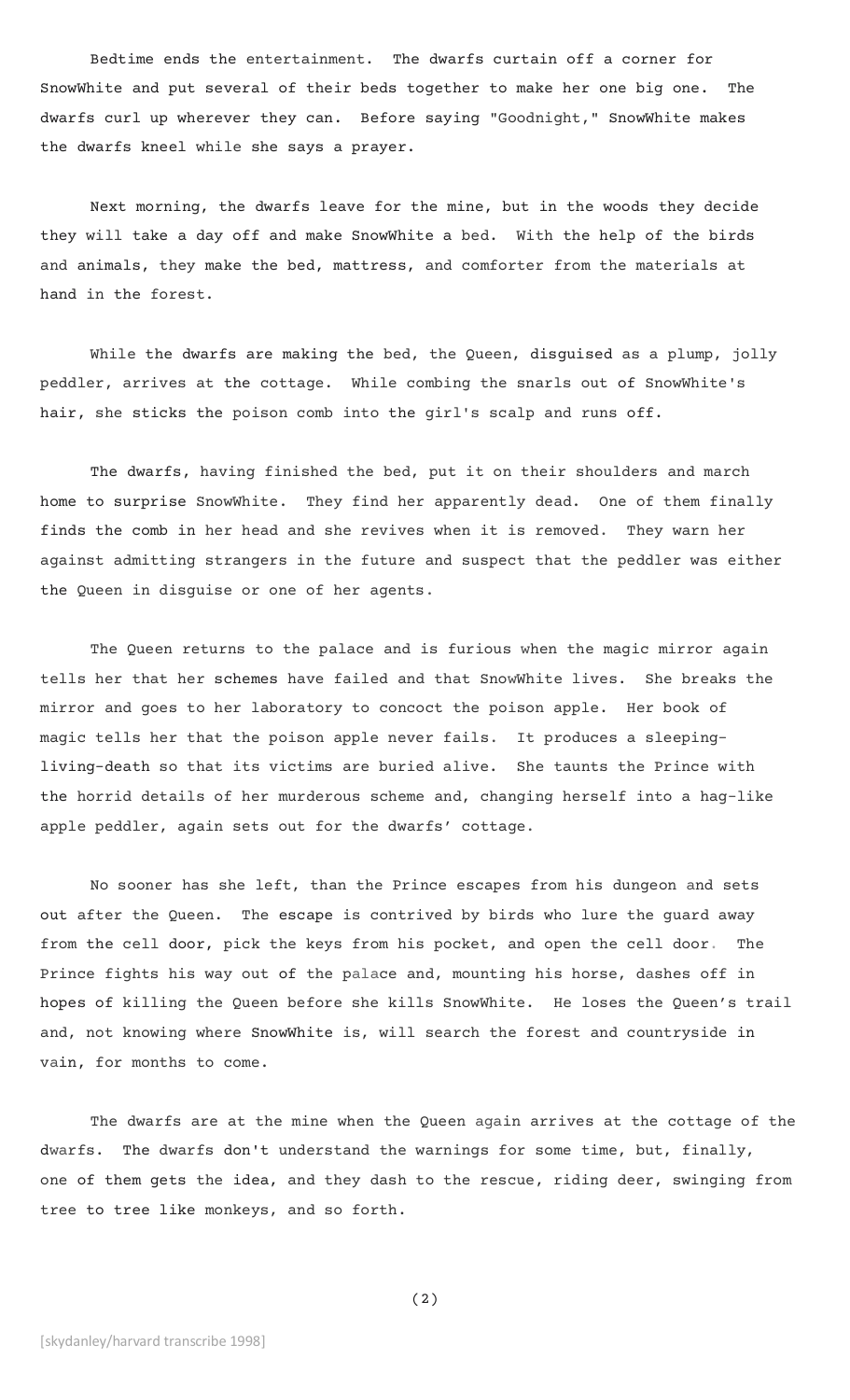Meanwhile, SnowWhite has fallen for the Queen's persuasive words concerning the magic qualities of the poison apple – one bite makes your wish come true. SnowWhite makes her wish (that her Prince takes her away), bites the apple, and swoons.

Just as the Queen scurries off, the dwarfs arrive. Most of them set off after the Queen. The chase ends when the Queen goes over a precipice and is killed. The dwarfs return. Doc meets them at the door. SnowWhite is dead. They kneel and pray.

At this point, sub-titles will tell us of the Prince's long search for Snow-White, and how, after many months, he hears of a Princess sleeping in a gold and crystal coffin, watched over by the seven dwarfs. The dwarfs and little animals are surrounding the coffin when the Prince comes into the scene. They refuse to let him approach the coffin, but when he breaks into a song of lamentation for his dead love, they fall back.

Earlier in the story, we have told the audience that only the kiss of one's beloved can revive the victim of the poison apple. The Prince kisses SnowWhite. She opens her eyes and sits up in the coffin. He takes her in his arms and carries her to his horse, as the dwarfs, animals, and all nature unite in an ecstasy of joy. Followed by the dwarfs' farewells, SnowWhite and her Prince ride off, and we see them going to a castle in the clouds, while the doves ring the wedding bells.

\*\*\*\*\*\*\*\*

FOR THE TIME BEING, WE WILL CONCENTRATE ENTIRELY UPON SCENES IN WHICH ONLY SNOW-WHITE, THE DWARFS, AND THEIR BIRD AND ANIMAL FRIENDS APPEAR. BRIEF SKETCHES OF THE DWARFS AND SNOWWHITE FOLLOW:

SNOWWHITE: Age, about fifteen. Cute, pretty, capable of harmless mischief. Loved by all the birds and animals; innocent, and with kindness in her heart for all.

### THE SEVEN DWARFS

- DOC: He is the pot-bellied, be-spectacled, pompous, wordy, patronizing, dignified leader of the gang. His words are broken up with "ahems," coughs, sputterings.
- GRUMPY: Chronic grouch, pessimist, skinny, pugnacious, but good-hearted. Speaks in nasal, clipped, assertive sentences.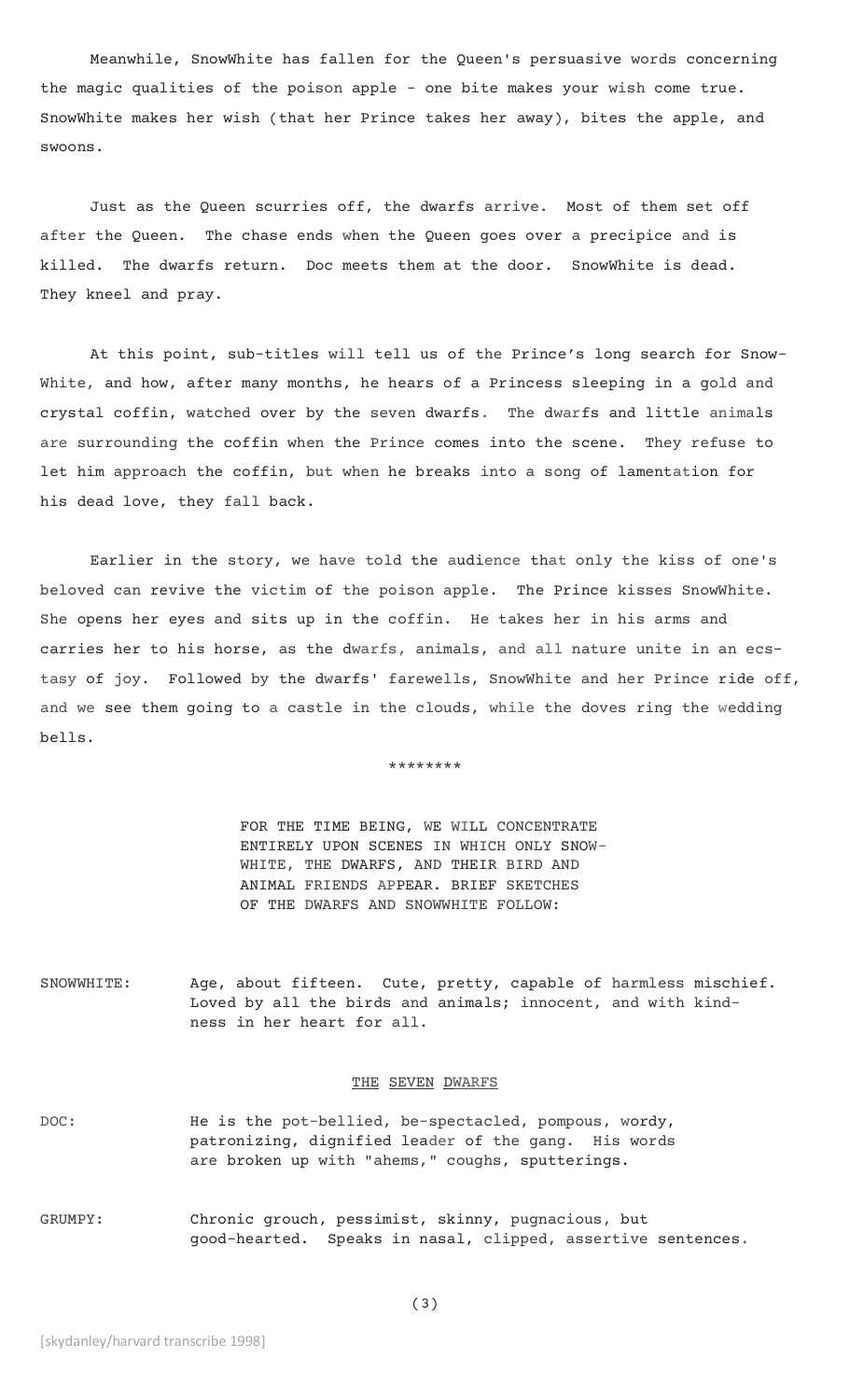- BASHFUL: He's very bashful, wiggling, giggling. He tries his best to keep his hat on so that SnowWhite won't see his bald, pointed skull. He is a stooge for the others. He is always tripping, blushing, squirming; wistful at times.
- SLEEPY: Visualize Sterling Holliway and you have Sleepy's character and mannerisms. Falls asleep under any conditions. The dwarfs play tricks on him when he is asleep.
- JUMPY: Joe Twerp type of character. Figgity, acts like he was always about to be goosed; and gets his words tangled up into amazing knots. "A fitty fate of affairs, a stitty fate of astairs, a pretty prate of a prayers, a stitty, fitty, pitty, pretty state of affairs - MOLY MACKEREL!"

# HAPPY: Fat; high, chirpy voice; supreme optimist and practical joker.

DEAFY: Gay, old, deaf, thin fellow - with the twinkling eye and nodding head that indicates he's hearing all that's going on; whereas, in reality, he hears about every tenth word. You know the type of dialogue: "Going fishing?" NO! I'M GOING FISHING! Naturally, he always shouts.

> ALL THESE CHARACTERS ARE OPEN TO CHANGE. CON-SIDER THEM AS MERELY TENTATIVE. SUGGESTIONS REQUESTED FOR BETTER NAMES.

> > \*\*\*\*\*\*\*\*

PLEASE CONCENTRATE ON THE SEQUENCES INDICATED BELOW. WE NEED ALL POSSIBLE SUGGESTIONS FOR ACTION AND DIALOGUE WHICH WILL BUILD COMEDY AND PERSONALITY INTO OUR PICTURE AT THE FOLLOWING POINTS: RUNNING GAGS: THOSE GROWING OUT OF PECULIARITIES OF CHARACTER ARE OF SPECIAL VALUE!

\*\*\*\*\*\*\*\*

### SNOWWHITE FINDS THE DWARFS' COTTAGE

1. WHAT DOES SNOWWHITE FIND SUGGESTING UNTIDY BACHELORS, CHILDREN, MINERS' QUARTERS? WHAT KINDS OF DISHES, KITCHEN UTENSILS, EATING TOOLS, BEDS, FIREPLACE, STUFF ON WALLS, MANTLE, IN CLOSETS? WHAT KIND OF ORGAN, OTHER MUSICAL INSTRU-MENTS, CLOTHING SCATTERED ABOUT?

Note: THE HOUSE AND ITS EQUIPMENT SHOULD SUGGEST THAT CLEVER HANDS HAVE MADE THE BEST OF THE CRUDE, NATURAL MATERIALS AT HAND.

- 2. SUGGESTIONS FOR THE EXTERIOR OF THE HOUSE AND THINGS ABOUT THE YARD. WHAT KIND OF WELL, AND SO FORTH?
- 3. THE BIRDS AND LITTLE FOREST ANIMALS THAT WATCH OR HELP SNOWWHITE. IN HER EXPLORATIONS, WHAT QUESTIONS DOES SNOW-WHITE ASK THE BIRDS IN WHICH THEIR PANTOMIME ANSWER MIGHT BE A LAUGH? TYPES OF BIRDS? SHOULD THEY HAVE PERSONALITY? HOW DO THEY HELP SNOWWHITE TIDY UP? WHAT CAN WE DO FOR LAUGHS WITH THE SQUIRRELS, RABBITS AND LITTLE DEER WHO MAY FOLLOW HER INTO THE HOUSE?

Note: ANIMALS WILL NOT TALK. THEY ARE INTELLIGENT, CLEVER, BUT WILL DO NOTHING THAT IS NOT PLAUSIBLE FOR ANIMALS AND BIRDS TO DO.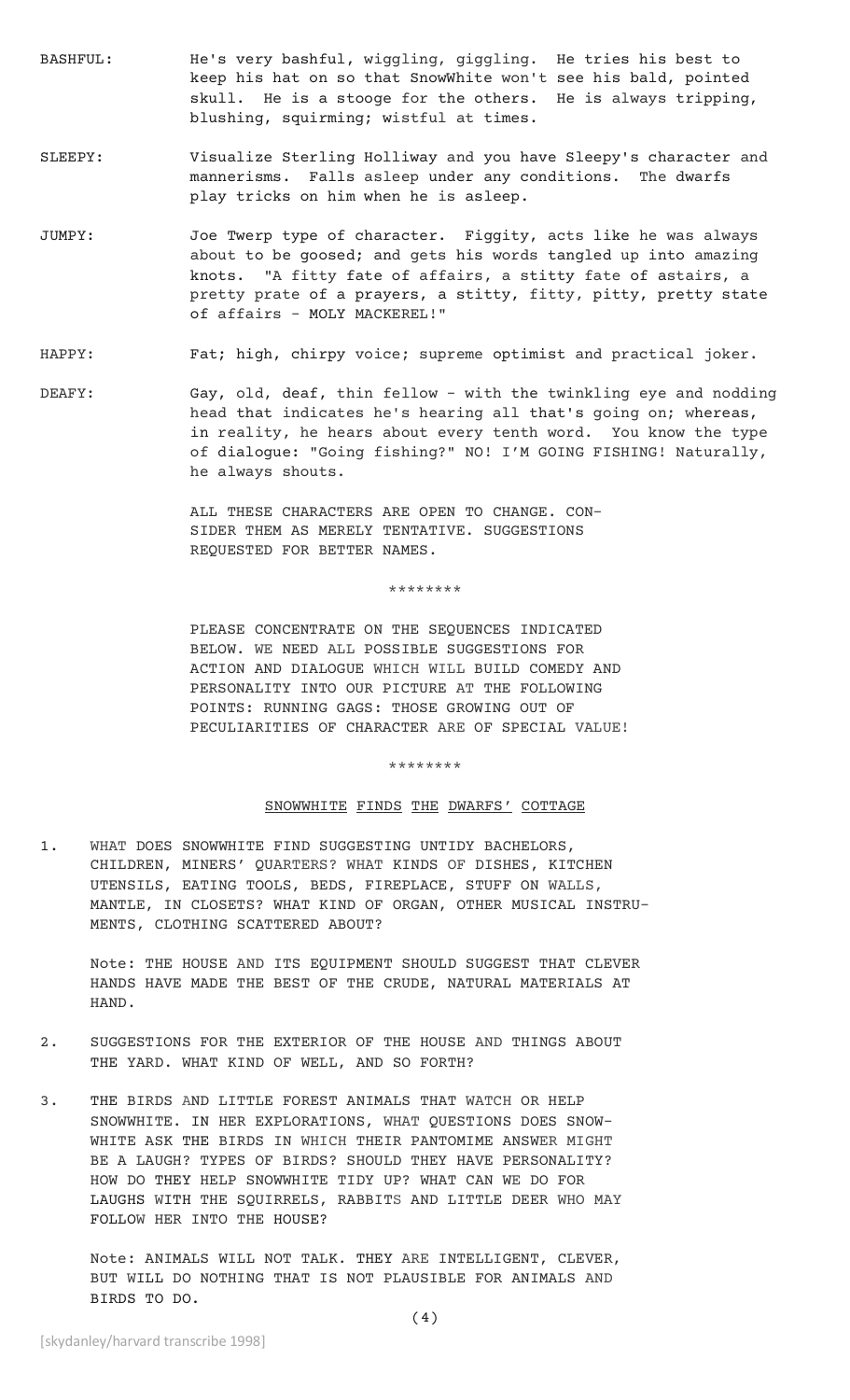This is our first meeting with the dwarfs. They are singing. Bashful, because of his short legs, has a tough time keeping up with the others. They all carry pickaxes and shovels and probably march single file, with Doc leading.

- 1. ACTION AND GAGS WHICH WILL BEGIN ESTABLISHING THE DWARFS' INDIVIDUAL CHARCTERS.
- 2. GAGS OF BASHFUL TRYING TO KEEP UP WITH THE OTHERS.

# THE DWARFS DISCOVER SNOWWHITE ASLEEP

Finding the door open and fearing a rascal is hiding within, the scared dwarfs search the house and find SnowWhite:

- 1. THINK OF BUSINESS AND PUNCH DIALOGUE WHICH WILL BRING OUT THE DWARFS' PECULIARITIES, VIVIDLY. WHAT WOULD EACH DO AND SAY WHEN -
	- A. They see the door open?
	- B. Find the house clean, the dishes washed, soup cooking on the fire?
	- C. When they see a WOMAN asleep in their bed?
	- D. When she proposes to stay?
- 2. SUGGEST BUSINESS FOR QUICK LAUGHS WHERE THE SCARED DWARFS SEARCH THE HOUSE. STRANGE, SCAREY NOISES. SHADOWS, PLACES THEY LOOK. ACTIONS OF THE DWARFS DIVING UNDER THINGS WHEN SOMETHING SCARES THEM; HOW THEY GET TANGLED UP WITH EACH OTHER, AND SO FORTH.
- 3. SHOULD THE BIRDS BE MISCHIEVOUS ON-LOOKERS AND DO THINGS TO SCARE THE DWARFS DURING THE SEARCH FOR THE INTRUDER?

### THE DWARFS WASH UP FOR DINNER

It is agreed that SnowWhite stay. First, she will get dinner for them. But she insists that they wash up. The dwarfs, in typical rural fashion, go out to the pump, or well, to wash.

- 1. HOW DO THE DWARFS INDIVIDUALLY REACT TO HER REQUEST THAT THEY WASH? REMEMBER THAT WASHING, TO THEM, IS PROBABLY UNUSUAL AND UNPOPULAR PASTIME.
- 2. SUGGEST GAGS ABOUT THE DWARFS WASHING THEIR HANDS, FACES, BEARDS. DO THEY HAVE TO WASH REBELLIOUS GRUMPY BY FORCE? WHAT DO THEY USE FOR TOWELS, COMBS, SOAP, AND SO ON? DO THE BIRDS LEND A HAND, OR DO THEY WASH THEMSELVES IN PREPARATION FOR GRUB.

# DINNER

SnowWhite, at the door, gives the dinner signal, and the dwarfs dive into the food. Their manners are alarming. (Continued.)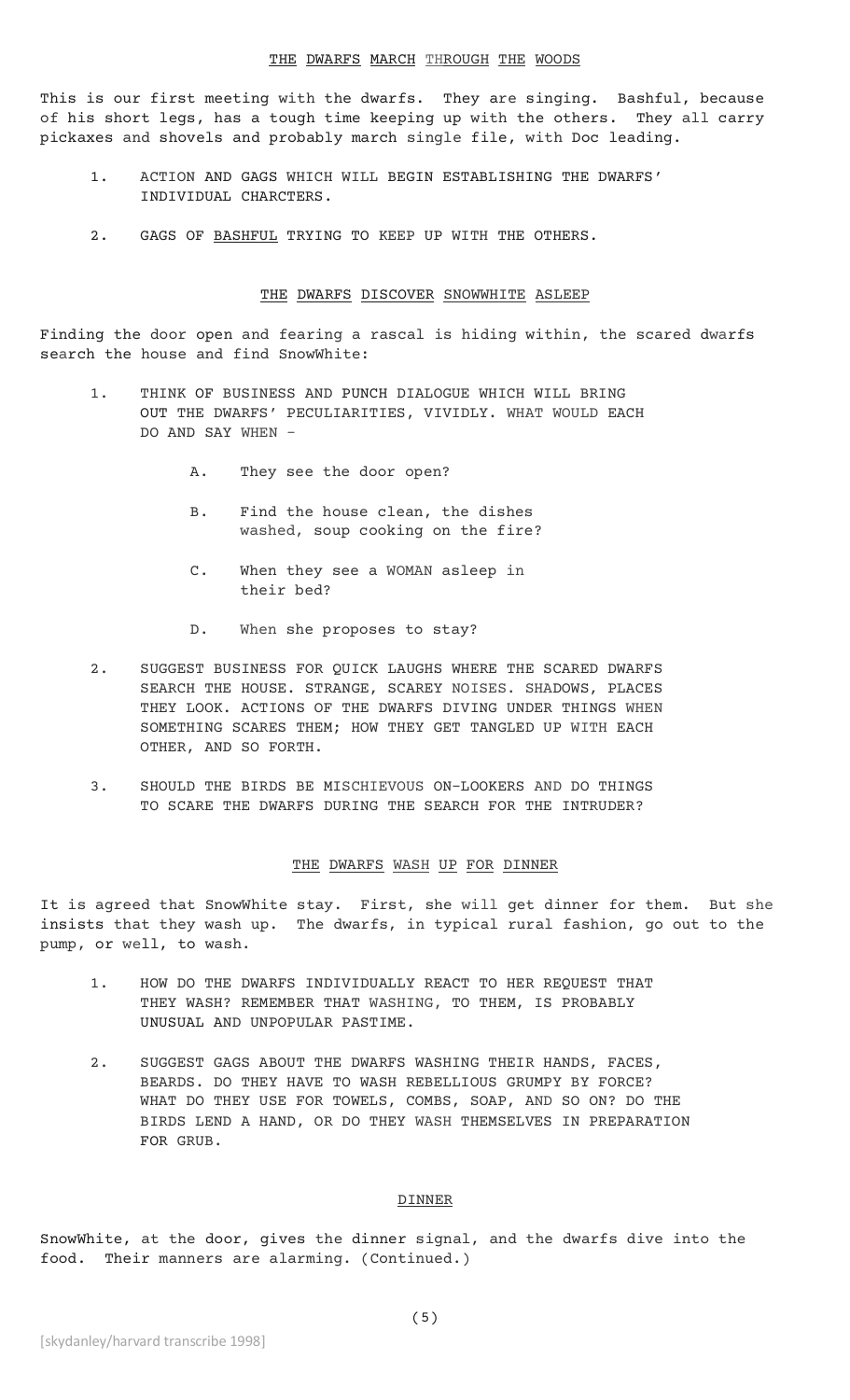- 1. GAGS OF THE DWARFS RUSHING TO THE TABLE. METHODS OF AD-JUSTING BEARDS AND NAPKINS. WHAT NOVEL GRIPS DO THEY USE ON THEIR SPOONS? METHODS OF SPEARING OR PASSING FOOD?
- 2. HOW DO THE VARIOUS DWARFS REACT TO GRACE AND THE ETIQUETTE LESSON? ALSO, IN LINE OF BUILDING THEIR INDIVIDUAL ECCENTRICITIES AND CHARCTERISTICS, SUGGEST FUNNY MANNERISMS OF EATING, DRINKING, WHICH WILL SEEM TYPICAL OF EACH INDIVIDUAL.
- 3. BESIDES SOUP, WHAT WOULD THE DWARFS HAVE TO EAT? PERHAPS, YOU CAN THINK OF PROPS, LIKE A HONEY POT, WHICH MIGHT BE DEVELOPED INTO A HILRIOUS ACTION GAG.

### THE DWARFS ENTERTAIN SNOWWHITE

The dwarfs entertain with music, songs, dances, and stunts of all sorts.

- 1. SUGGEST BUSINESS FOR THE DWARFS: STUFF WE CAN IMAGINE THE LITTLE WOODSMEN SKILLFUL AT. COMEDY STUFF.
- 2. WE NEED IDEAS FOR THE "EINIE, MIENIE, MOE," NUMBER IN WHICH EACH DWARF SINGS A JINGLE, CARICATURING ANOTHER DWARF, AS:

Now, Doc decided to be neat He went and washed his hands and feet. He washed till all the dirt was gone, But he left his shoes and stockings on.

 3. WHAT TYPES OF HOMEMADE INSTRUMENTS DO YOU SEE THEM PLAY-ING? WHAT KIND OF DANCE FORMS WOULD THEY DANCE?

### DWARFS AND SNOWWHITE GO TO BED THE FIRST NIGHT

The entertainment over, the dwarfs prepare a place for SnowWhite to sleep by screening off a corner of the room and pushing their beds together to make a big one. A prayer ends the sequence.

- 1. HOW DO THE DWARFS SCREEN OFF A CORNER OF THE ROOM FOR SNOWWHITE? MAKE HER BED? WHAT DO THEY CONTRIBUTE FOR BLANKETS, AND SO FORTH?
- 2. WHERE DO THE DWARRFS SLEEP, IN WHAT FUNNY POSITIONS AND PLACES?
- 3. WHAT CHARACTERISTIC LIGHT COMEDY TOUCHES CAN WE DEVELOP FROM THE ACTIONS, AND, ESPECIALLY, FROM THE FACIAL EXPRESSIONS OF THE SERIOUS, BEWILDERED KNEELING DWARFS? REMEMBER THAT OUR SMILES HERE MUST NOT JAR AGAINST THE BACKGROUND OF AN INNOCENT GIRL PRAYING.
- 4. WE NEED A GAG TO TOP THE SEQUENCE. THE PRAYER IS OVER, THE DWARFS CRAWL ONTO THEIR SHELVES AND TRY TO MAKE THEMSELVES COMFORTABLE. ONLY ONE LIGHT REMAINS BURNING. NOW, WHAT HAPPENS THAT WILL END THE SCENE WITH A LAUGH?